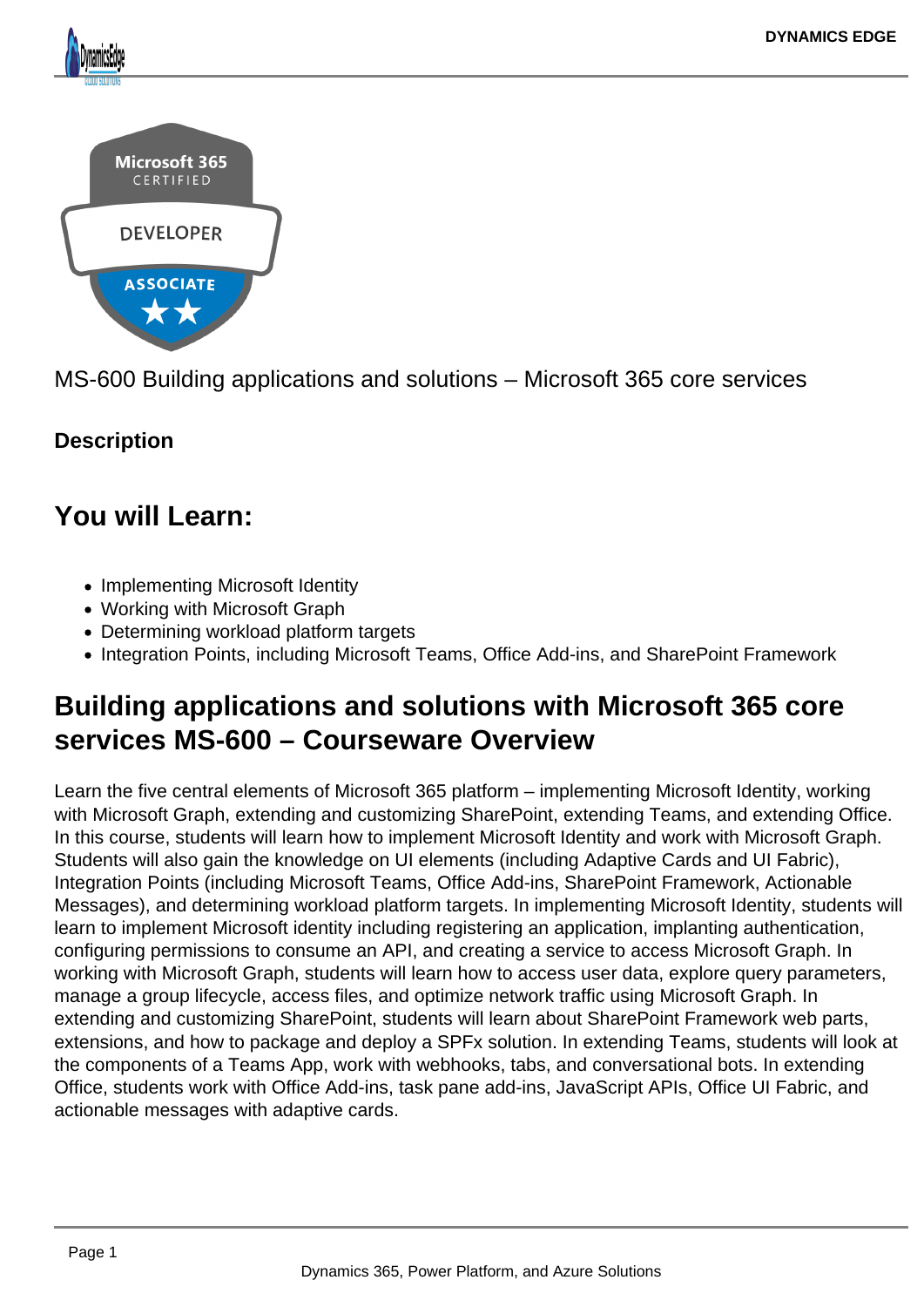

## **Is this the Right Building applications and solutions with Microsoft 365 core services MS-600 Course for You?**

Microsoft 365 development platform or in passing the Microsoft 365 Developer Associate certification exam. Students should also have 1-2 years experience as a developer. This course assumes students know how to code and have a basic understanding of REST APIs, JSON, OAuth2, OData, OpenID Connect, Microsoft identities including Azure AD and Microsoft accounts, Azure AD B2C, and permission/consent concepts.

## **Good to know before you attend the Building applications and solutions with Microsoft 365 core services MS-600 class:**

Before attending this course, students should have:

- 1-2 years experience as a developer. This course assumes students know how to code and have a basic understanding of REST APIs, JSON, OAuth2, OData, OpenID Connect, Microsoft identities including Azure AD and Microsoft accounts, Azure AD B2C, and permission/consent concepts.
- It is recommended that students have some experience developing solutions on Microsoft Teams, Office Add-ins, or SharePoint Framework through all phases of software development.

## **Building applications and solutions with Microsoft 365 core services MS-600 – Course outline**

### **Module 1: Implement Microsoft Identity**

In this module, you will learn to implement Microsoft identity including registering an application, implanting authentication, configuring permissions to consume an API, and creating a service to access Microsoft Graph.

#### **Lessons**

- Getting Started with Microsoft Identity
- Application types in Microsoft identity
- Permissions and Consent Framework
- Secure custom APIs with Microsoft Identity
- Work with users, groups, and roles in custom apps and APIs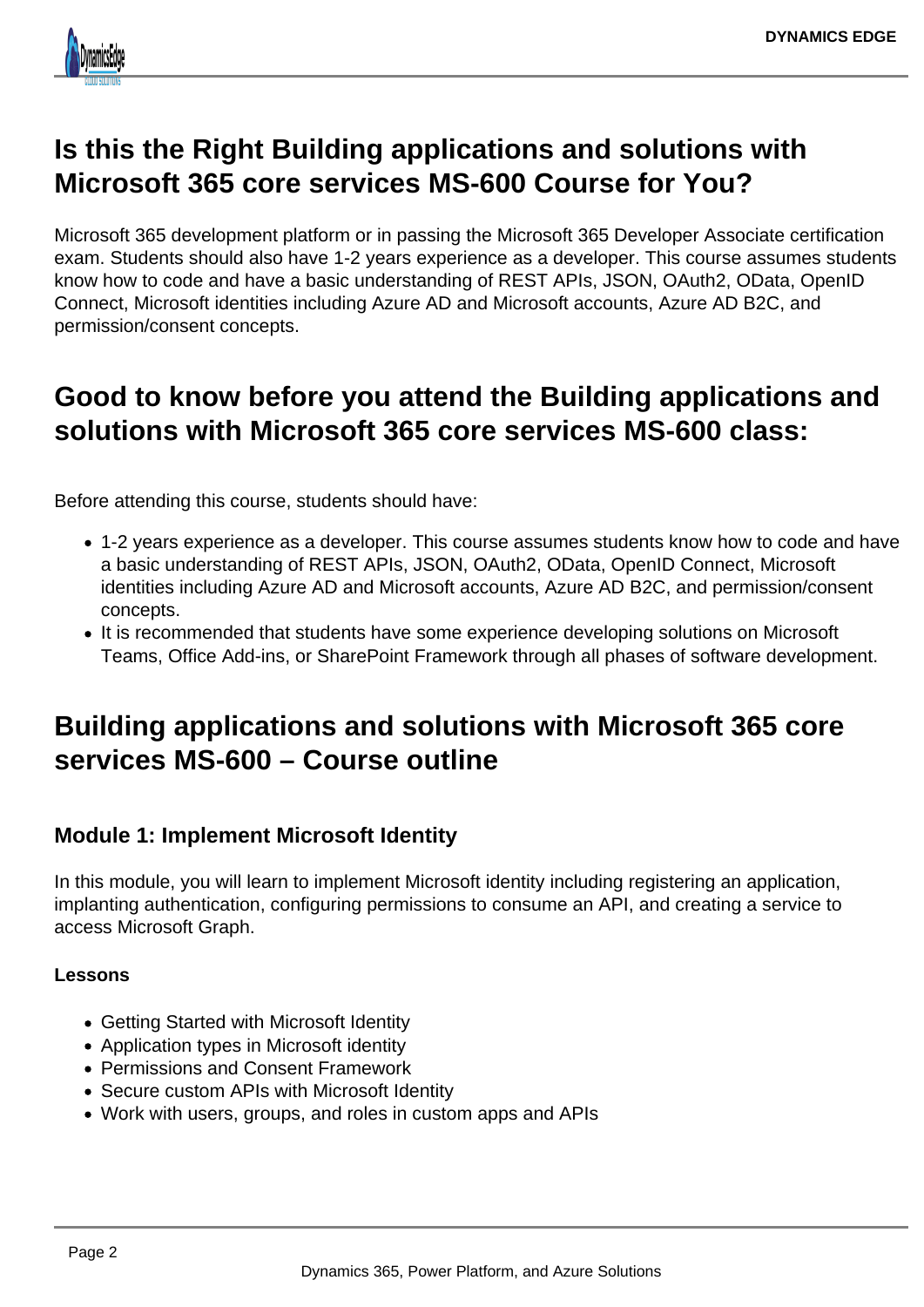

#### **Lab : Implement Microsoft identity**

- Exercise Different types of tokens used in Microsoft identity
- Exercise Single-page apps
- Exercise Web apps that sign in users and call APIs
- Exercise Daemon and non-interactive apps
- Exercise Understanding permissions and the consent framework in the Microsoft identity platform
- Exercise Delegated permissions and consent
- Exercise Application permissions and consent
- Exercise Create and secure a web API with Microsoft identity
- Exercise Call secured APIs from web applications
- Exercise Call secured APIs from daemon apps
- Exercise Create and secure a web app with Microsoft identity
- Exercise Utilize security groups in custom apps and APIs secured with Microsoft identity
- Exercise Leverage application roles in custom apps

After completing this module, students will be able to:

- Register an application in Azure AD
- Implement authentication
- Configure permissions to consume an API
- Create a service to access Microsoft Graph

### **Module 2: Build apps with Microsoft Graph**

In this module you will learn how to access user data, explore query parameters, manage a group lifecycle, access files, and optimize network traffic using Microsoft Graph.

#### **Lessons**

- Optimize data usage with query parameters
- Optimize network traffic with Microsoft Graph
- Access user data from Microsoft Graph
- Manage Group lifecycle with Microsoft Graph
- Access Files with Microsoft Graph
- Use change notifications and track changes with Microsoft Graph

#### **Lab : Build apps with Microsoft Graph**

- Exercise Retrieve and control information returned from Microsoft Graph
- Exercise Expand related entities and search content in Microsoft Graph
- Exercise Reduce traffic with batched requests
- Exercise Understand throttling in Microsoft Graph
- Exercise Avoid throttling and implement throttling strategies
- Exercise Eliminate polling Microsoft Graph with the delta query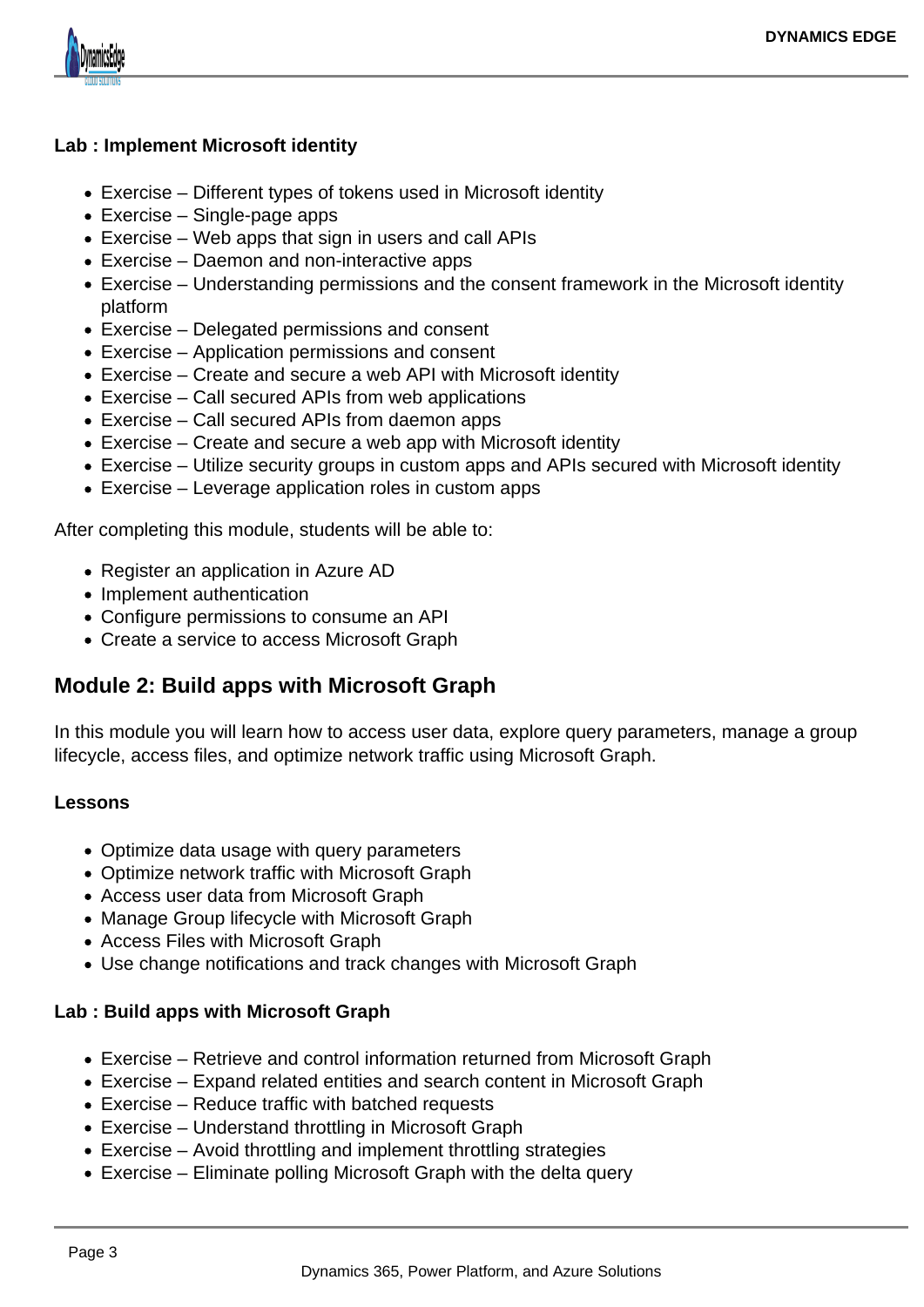

- Exercise Working with users in the organization
- Exercise -User profiles and related users
- Exercise Modifying users
- Exercise Working with groups in the organization
- Exercise Users and their groups
- Exercise Manage group lifecycle
- Exercise Access and download files from OneDrive
- Exercise Uploading files to OneDrive
- Exercise Work with file relationships and trends in OneDrive
- Exercise Azure AD apps .NET core web APIs
- Exercise Microsoft Graph change notifications
- Exercise Track changes with Microsoft Graph

After completing this module, students will be able to:

- Access user data with Microsoft Graph
- Work with data using queries on Microsoft Graph
- Manage a group lifecycle on Microsoft Graph
- Optimize network traffic using Microsoft Graph

### **Module 3: Extend Microsoft 365**

In this module you will learn about SharePoint Framework web parts, extensions, and how to package and deploy a SPFx solution. You will also work with Office Add-ins, task pane add-ins, JavaScript APIs, Office UI Fabric, and actionable messages with adaptive cards.

#### **Lessons**

- Introduction to customizing and extending SharePoint
- Introduction to Office client customization with add-ins

#### **Lab : Extend Microsoft 365**

- Exercise Create and configure your SharePoint Online developer tenant
- Exercise Interact with SPFx client-side web parts in modern sites

After completing this module, students will be able to:

- Package and deploy a SharePoint Framework solution
- Utilize consumption of Microsoft Graph
- Work with web parts as Team Tabs
- Understanding fundamental components and types of Office Add-ins
- Understand Office JavaScript APIs
- Understand testing, debugging, and deployment options for Office Add-ins

### **Module 4: Develop apps for Microsoft Teams**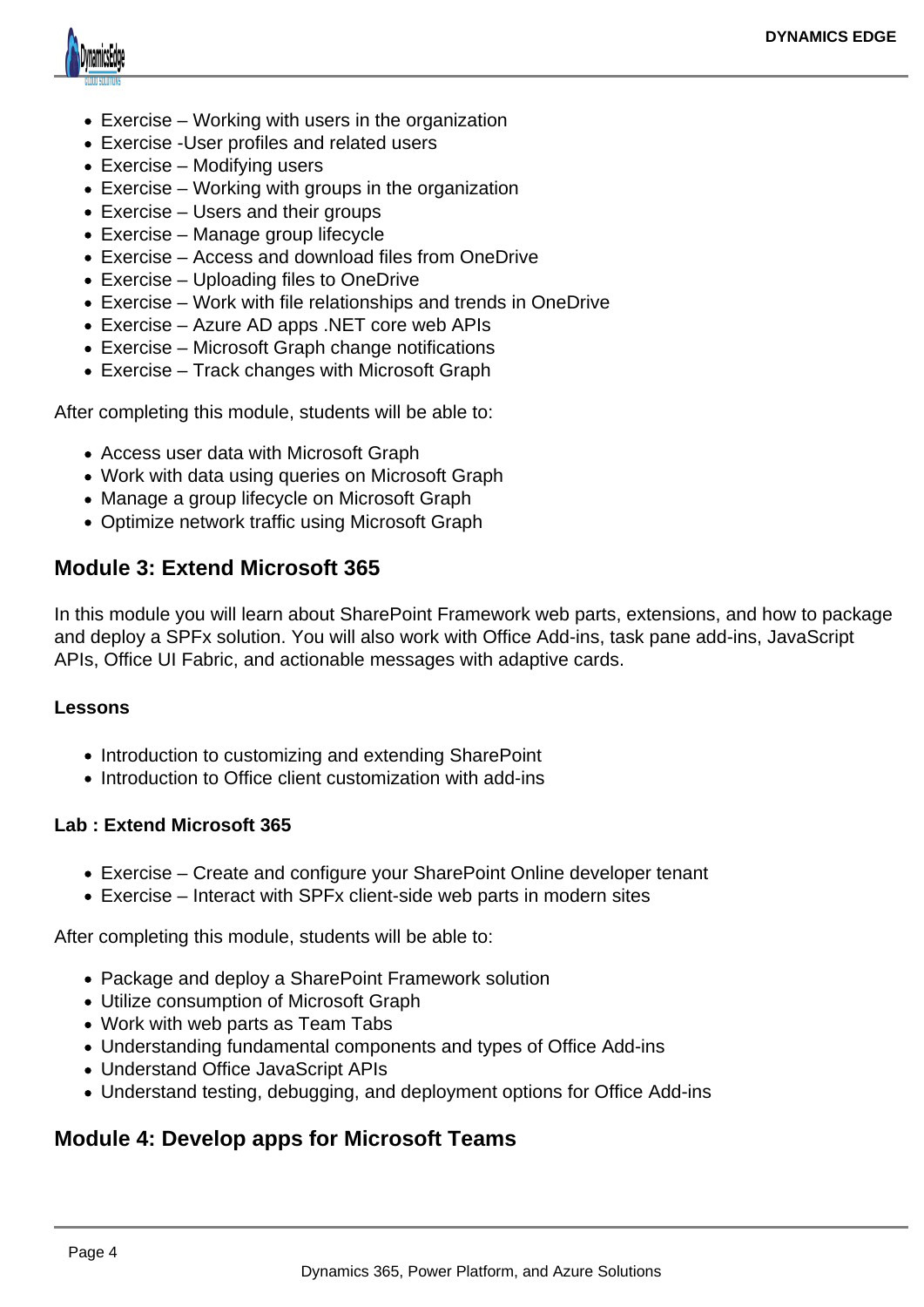

In this module you will look at the components of a Teams App, work with webhooks, tabs, and conversational bots.

#### **Lessons**

- Overview of building apps for Microsoft Teams
- Task-oriented interactions with messaging extensions
- Tabs in Microsoft Teams
- Create interactive conversational bots
- Collect input with task modules
- Webhooks in Microsoft Teams
- The Microsoft Graph teamwork endpoint
- Authentication and single sign-on in Microsoft Teams

#### **Lab : Develop apps for Microsoft Teams**

- Exercise Create action command messaging extensions
- Exercise Create search command messaging extensions
- Exercise Implement link unfurling messaging extensions
- Exercise Create a custom Microsoft Teams personal tab
- Exercise Create a custom Microsoft Teams channel tab
- Exercise Creating conversational bots
- Exercise Bots in channels and group chats
- Exercise Sending proactive messages from bots
- Exercise Collecting user input with task modules
- Exercise Using adaptive cards and deep links in task modules
- Exercise Using task modules with bots
- Exercise Creating outgoing webhooks
- Exercise Creating incoming webhooks
- Exercise Getting started with the teamwork endpoint
- Exercise Configure a built-in tab with Microsoft Graph
- Exercise Use Microsoft Graph to post to the activity feed
- Exercise Implement single sign-on for Microsoft Teams apps
- Exercise Implement single sign-on with Microsoft Teams tabs
- Exercise Implement single sign-on with Microsoft Teams bots

After completing this module, students will be able to:

- Recognize the components of a Teams App
- Work with webhooks in Microsoft Teams
- Create tabs in Microsoft Teams
- Create and register outgoing webhooks

#### **Related Courses:**